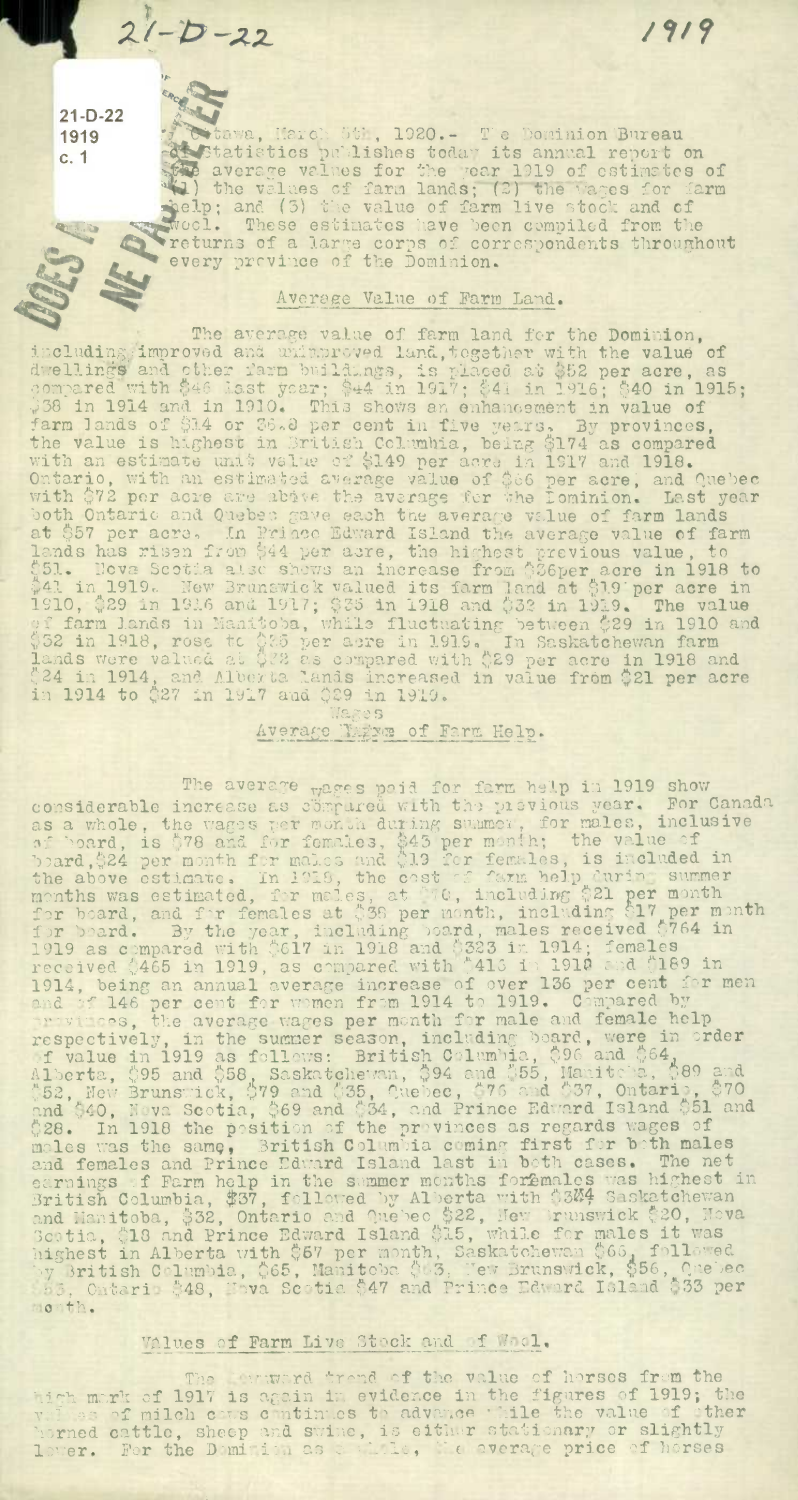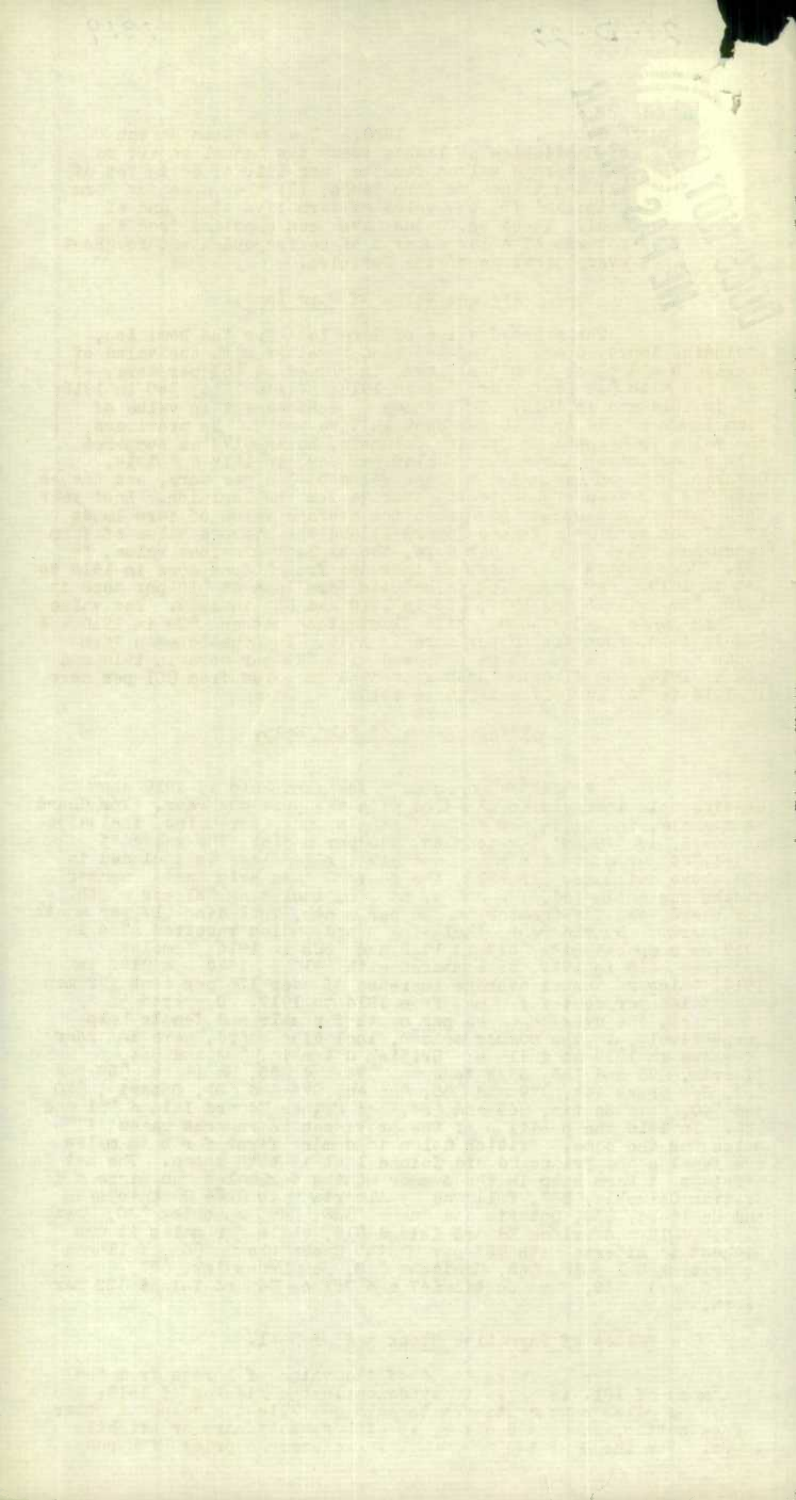![](_page_2_Picture_0.jpeg)

under 1 year old is \$55 as against \$56 in 1913 and \$57 in 1917;<br>for horses 1 year old to under 3, the average value per animals was<br>\$108 as against \$112 in 1918 and \$116 in the previous year; for<br>work horses the price per under 1 year old is \$55 as against \$56 in 1918 and \$57 in 1917; \$16 in 1918. Swine are valued at \$26 as against \$25 in 1918. Wool shows a årep of from 62 cents per pound to 55 cents for unwashed, and from 80 cents to 70 cents for washed. Correspondents were required to report from the best possible information available the average value per head of each kind of farm animal iat their district, and the averages thus obtained have been compiled and employed in the calculations of total where according to the number of farm<br>animals as returned in June 1919. The resulting totals for the<br>Dominion are as follows, the figures for 1918 being given in brackets;<br>Horses, \$435,070.000 (\$4 the calculations of total walues according to the number of farm

 $-2-$